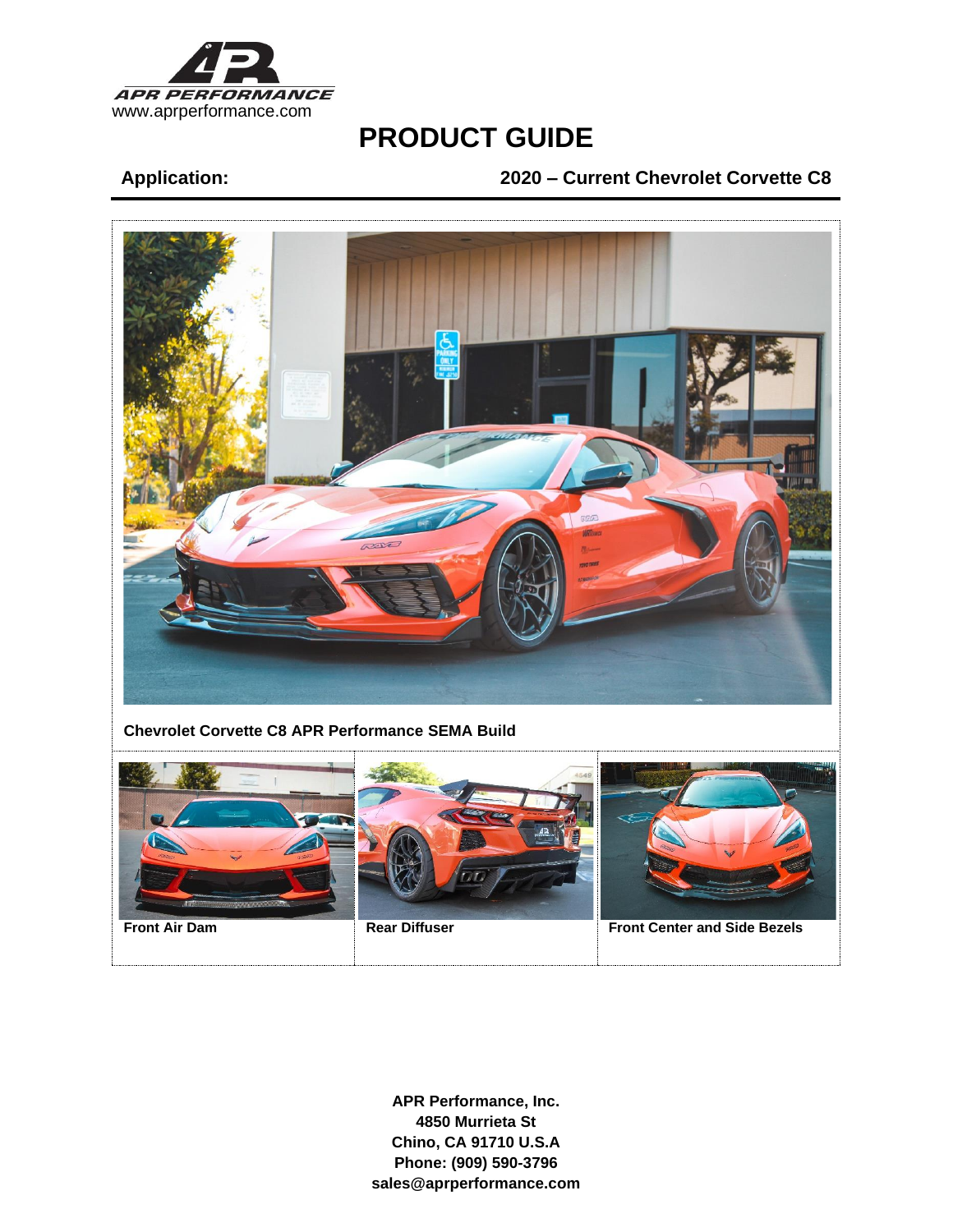

### **Application: 2020 – Current Chevrolet Corvette C8**

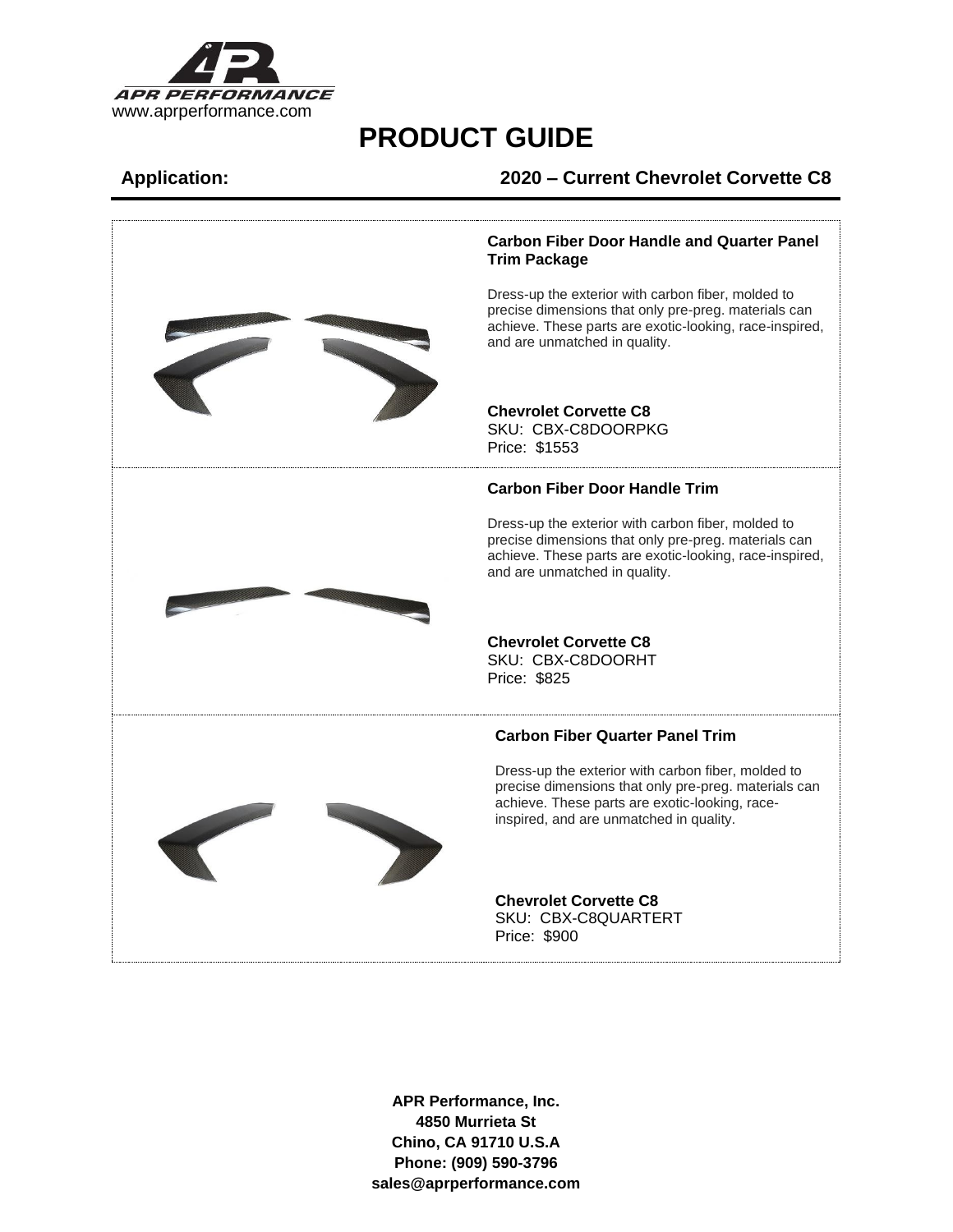

### **Application: 2020 – Current Chevrolet Corvette C8**